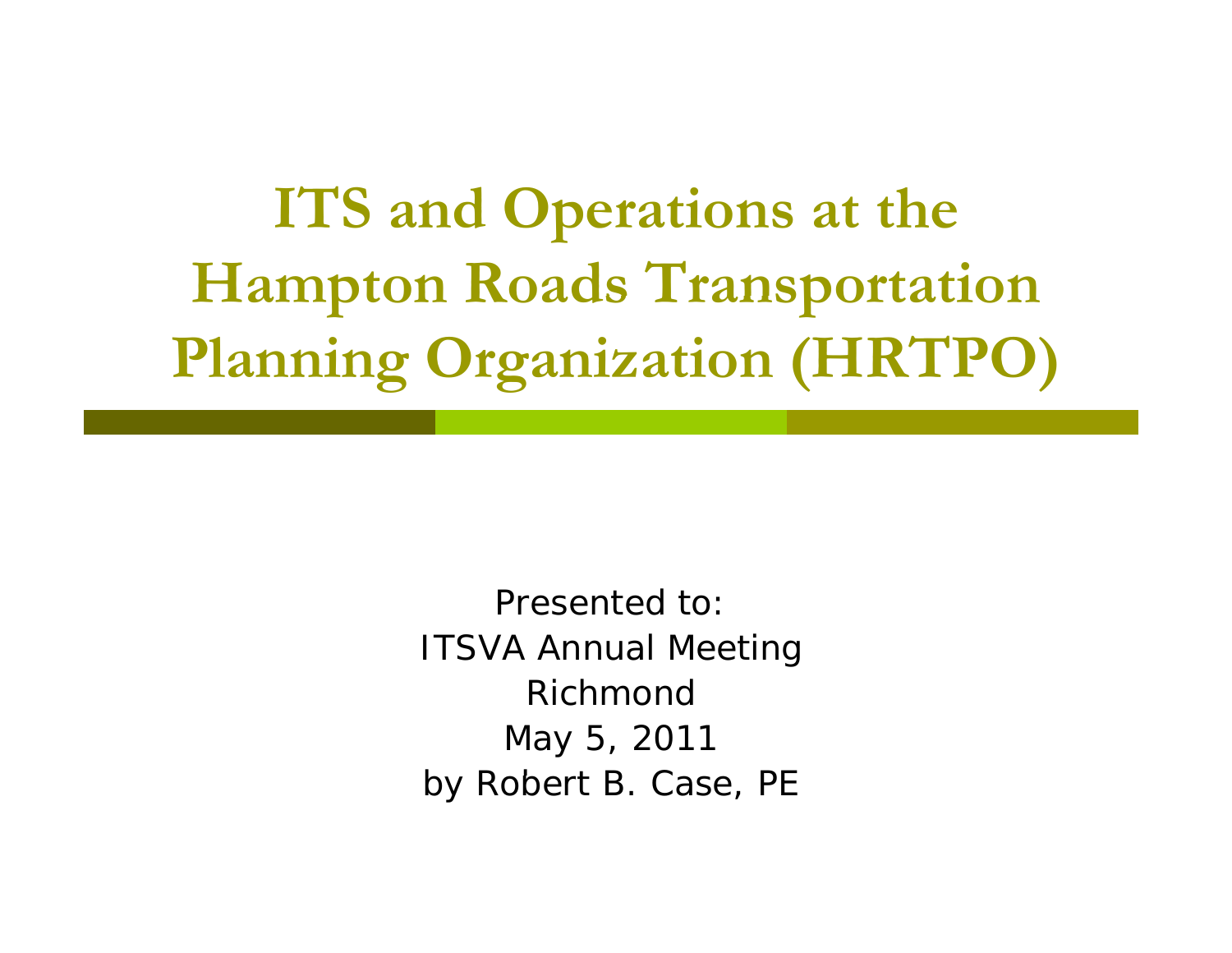#### HRTPO Board Advisory Commi visory Comm ittees

- $\Box$  Freight Transportation Advisory Committee (FTAC)
	- **Shipping professionals**
- **O** Citizens Transportation Advisory Committee (CTAC)
	- Citizens

#### **O Transportation Advisory Committee (TAC)**

- F City managers, county administrators, VDOT, HRT, DRPT, VPA, and WATA
- **O Transportation Technical Advisory Committee** (TTAC)
	- F Engineers and planners from HRTPO voting entities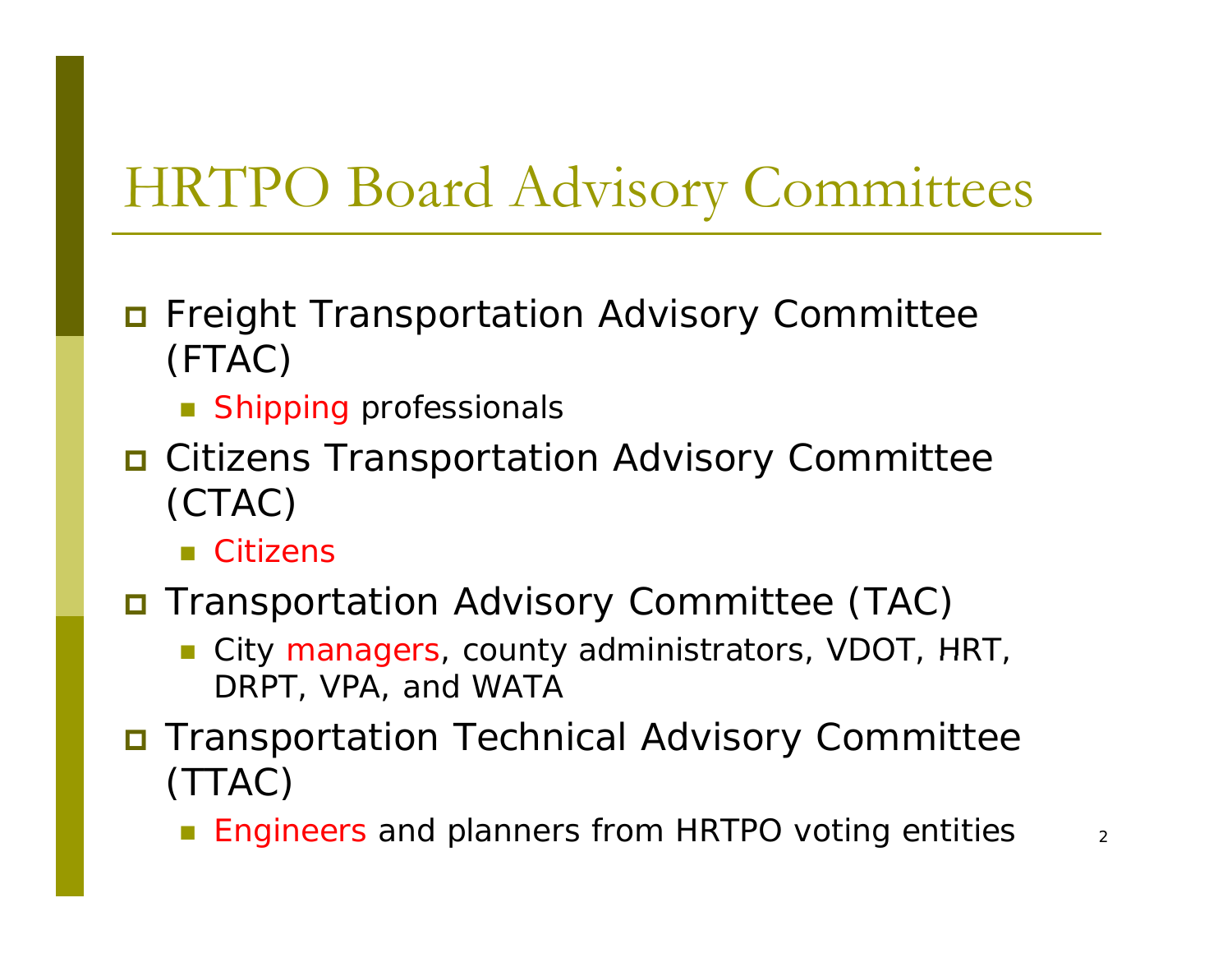#### TTAC Subcommittees

- **E** Long-range planning subcommittee
- **Programming subcommittee**
- **O** TDM oversight subcommittee
- □ Operations subcommittee
	- **Hampton Roads Transportation Operations (HRTO)**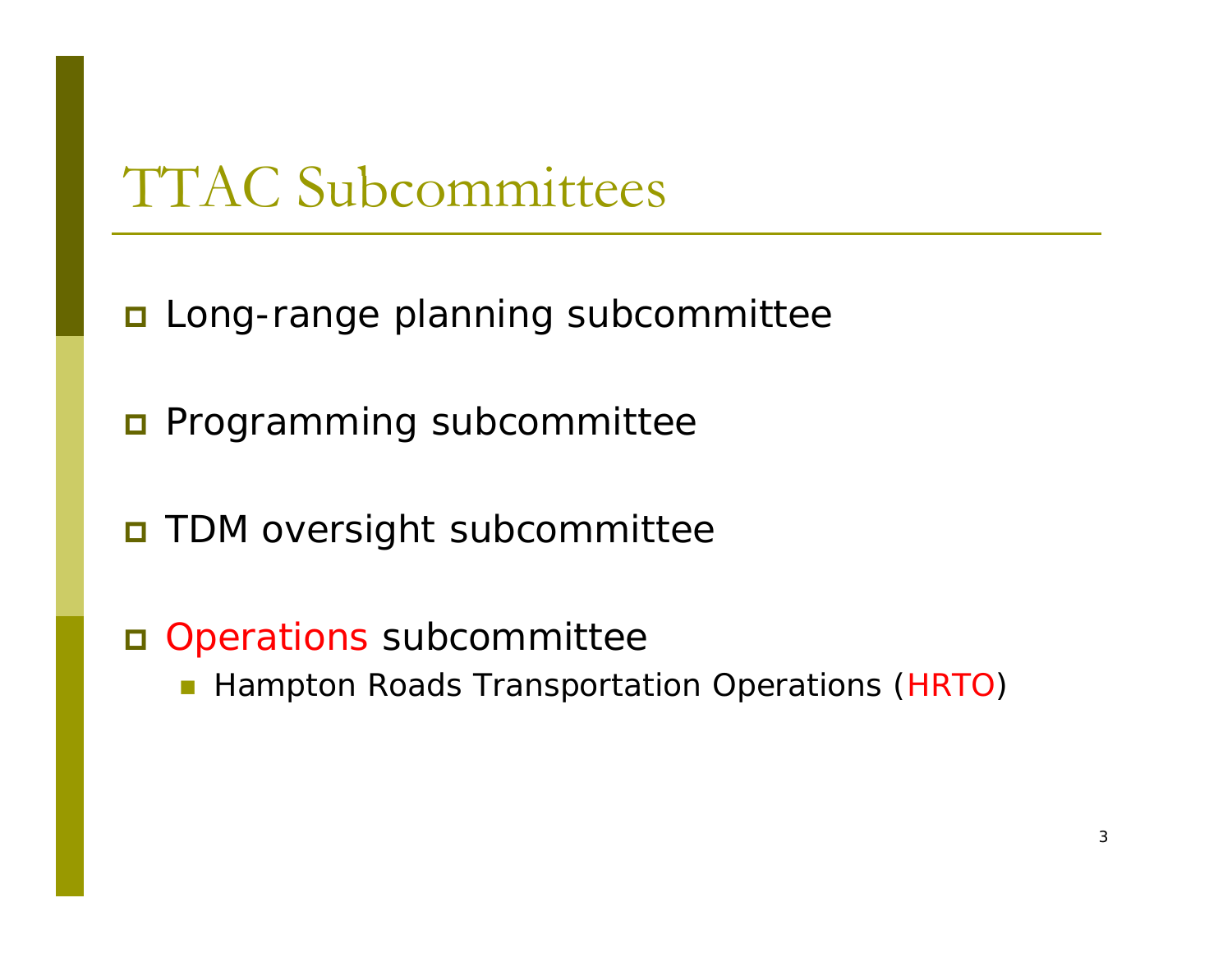# Hampton Roads Transportation Operations (HRTO)

- **D** Purpose: to improve operations in Hampton Roads
- **n** Former name: ITS Subcommittee
- On-going Work:
	- 1.Sharing information
	- 2.Advising the TTAC
	- 3.. Collaborating on efforts
	- 4.Developing and prioritizing operations/ITS projects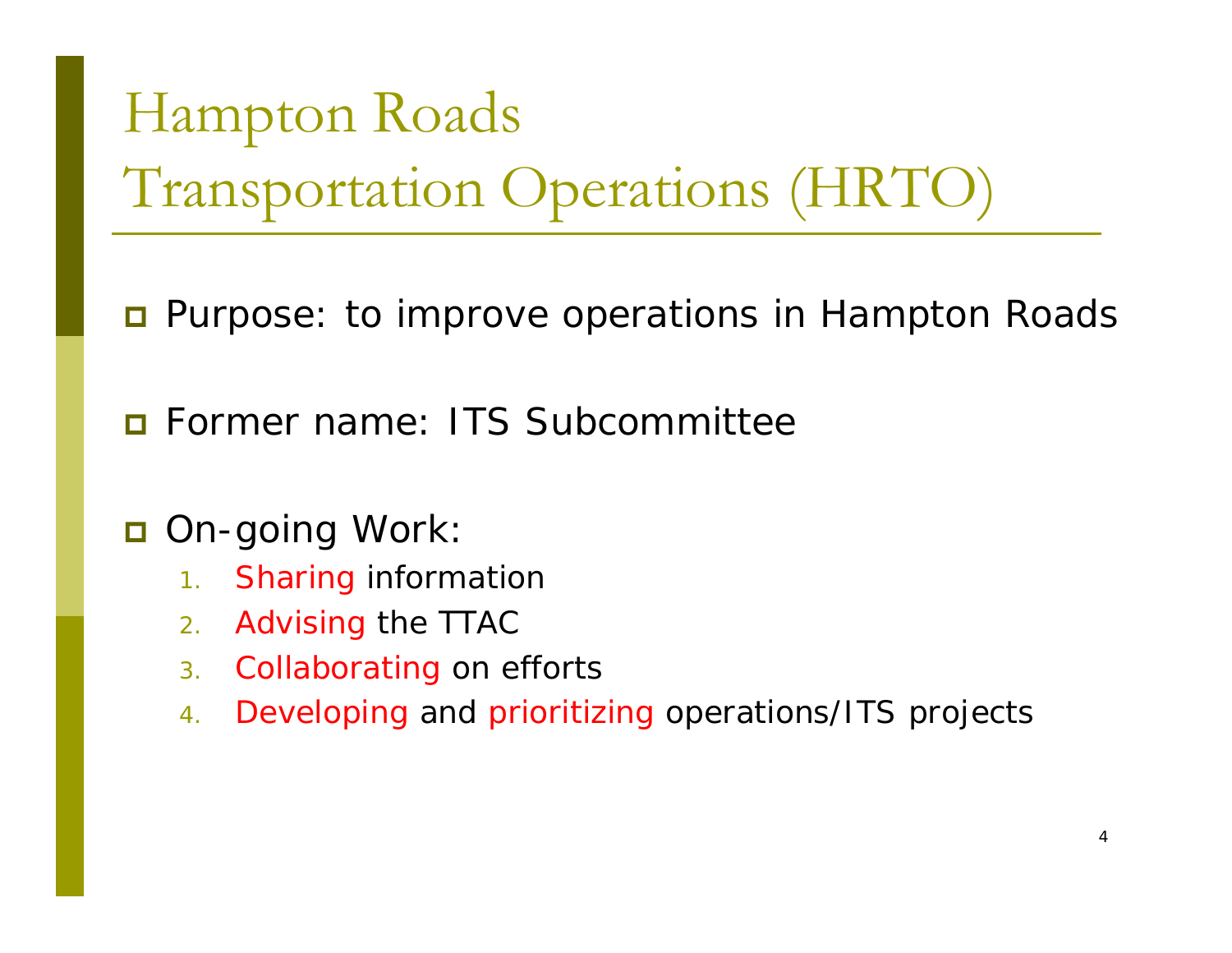HRTO, FY11 *I f ti Sh i Information Sharing*

- "Triumphs and Trials" of local traffic engineers
- FHWA's "Roadway Weather Information System" (RWIS)
- MS2 web-based traffic count management system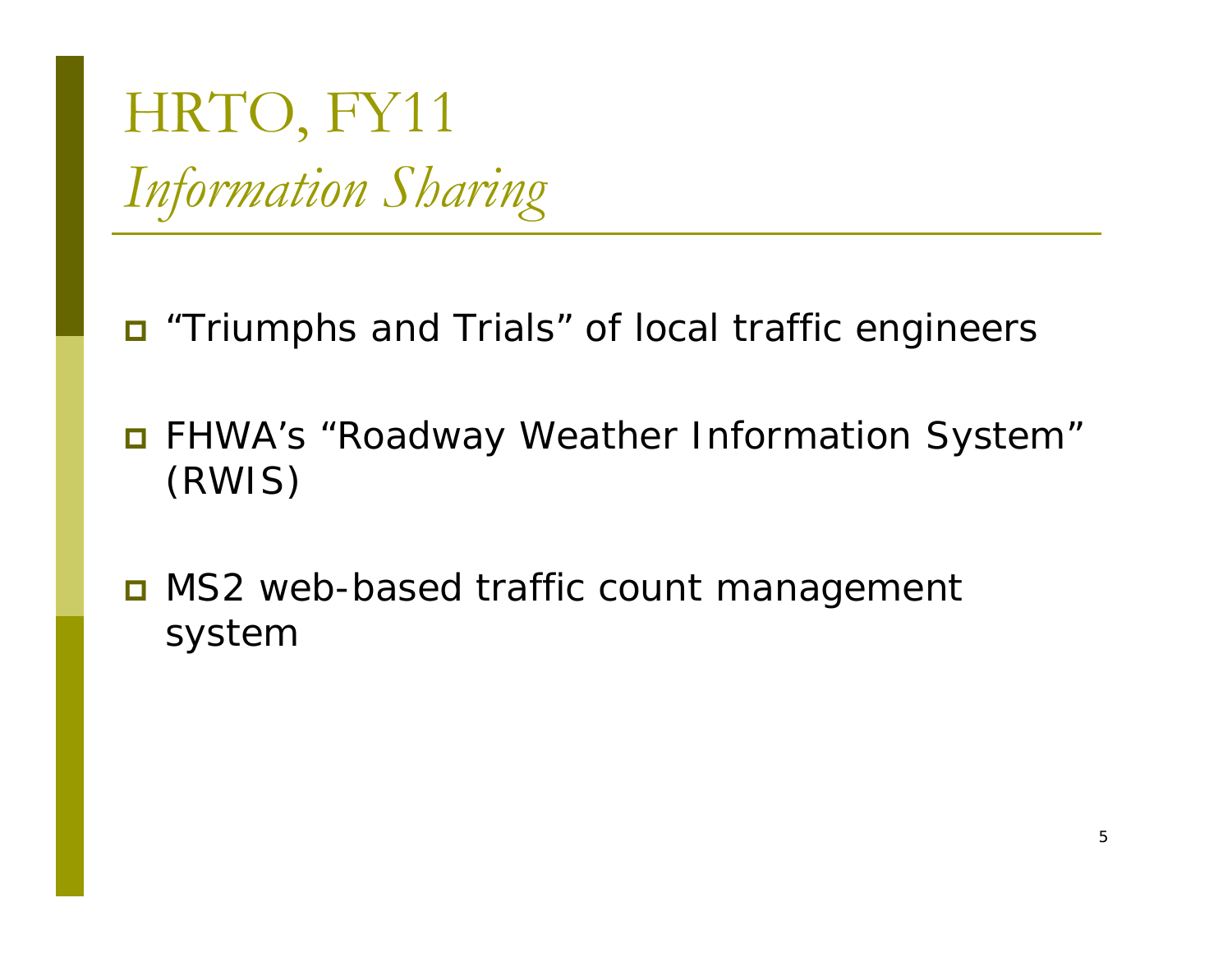HRTO, FY11 *C ll b ti Eff <sup>t</sup> Collaborating on Efforts*

■ Gathered information from Opticom re: regional treatment of pre-emption

■ Updating regional ITS architecture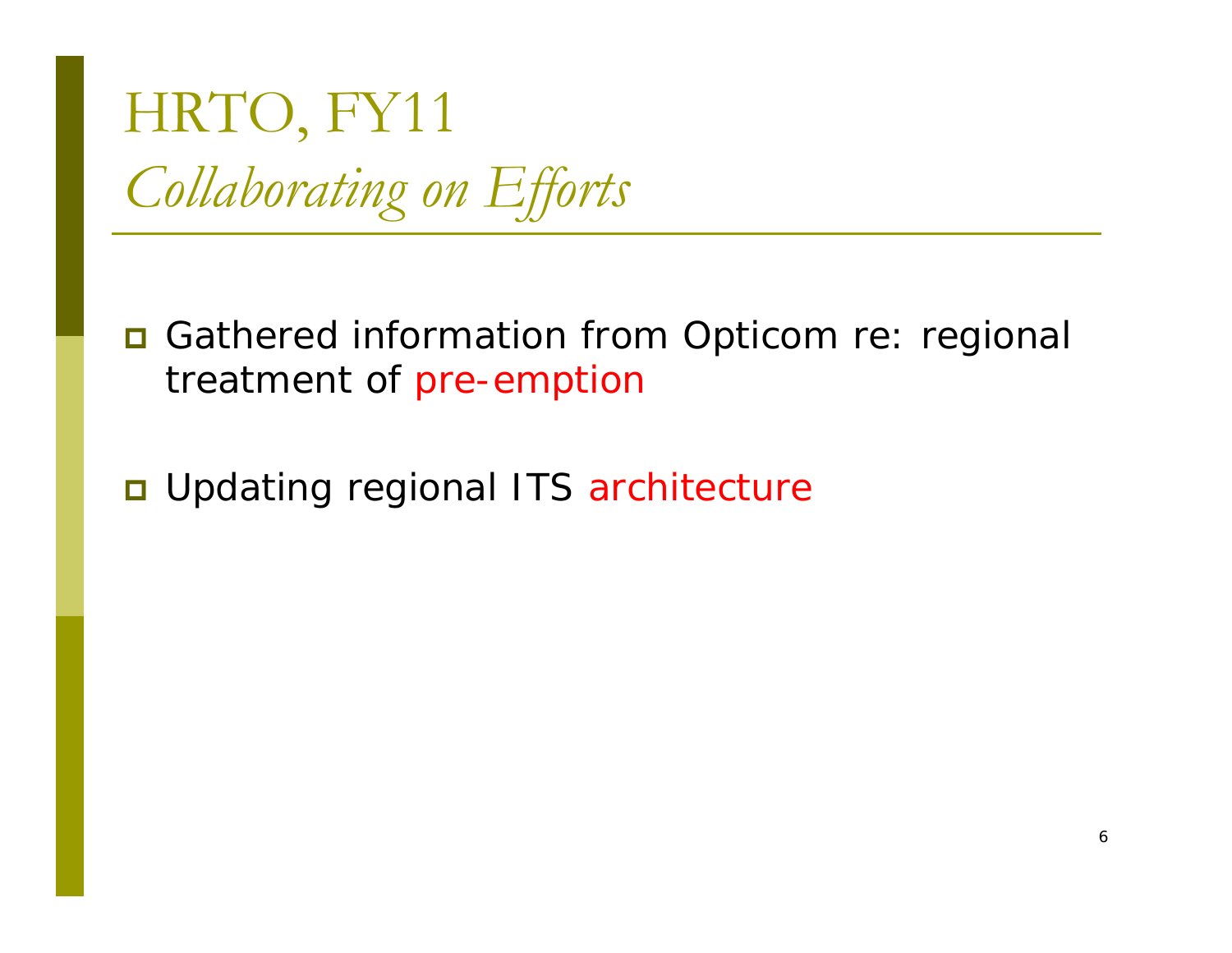## HRTO, FY11 Developing & Prioritizing Projects

Prioritized VDOT candidate ITS projects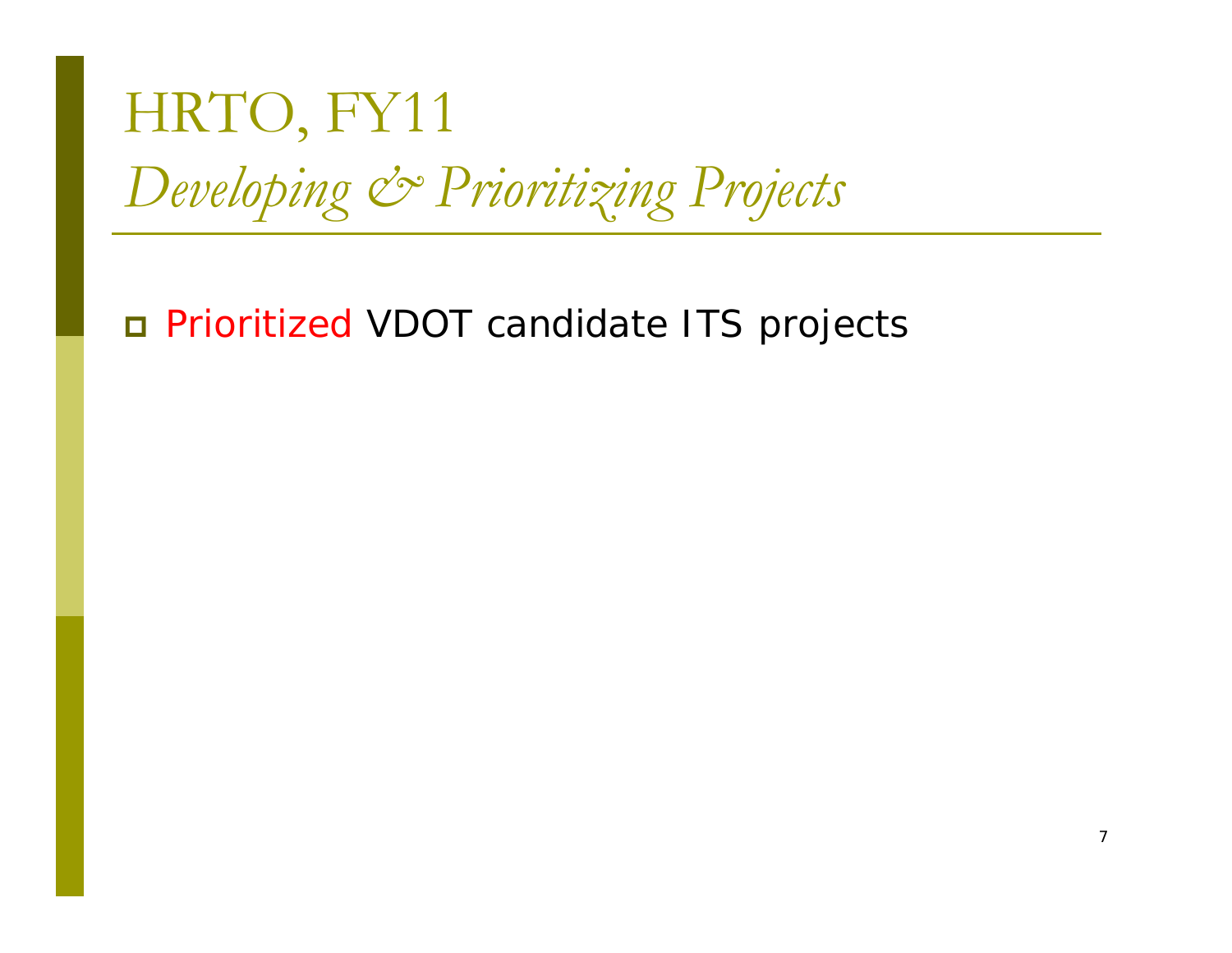Other FY11 HRTPO Efforts to Improve Operations and ITS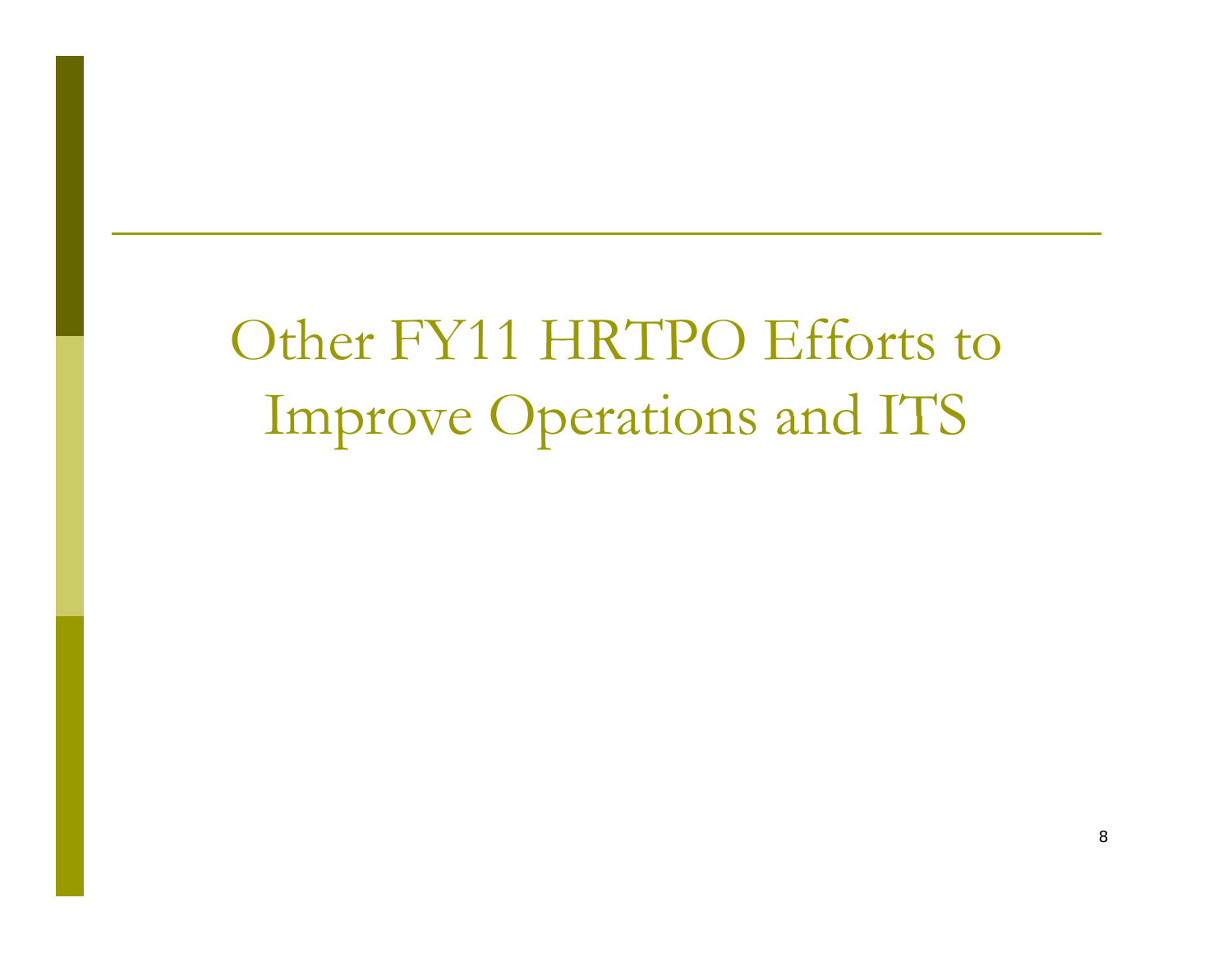Existing US 460 Corridor Study *I l f Wi ht C <sup>t</sup> ti Isle of Wight Coun ty section*

Analyzed intersection delay using Synchro

Analyzed crashes via FR300 forms

Recommending improvements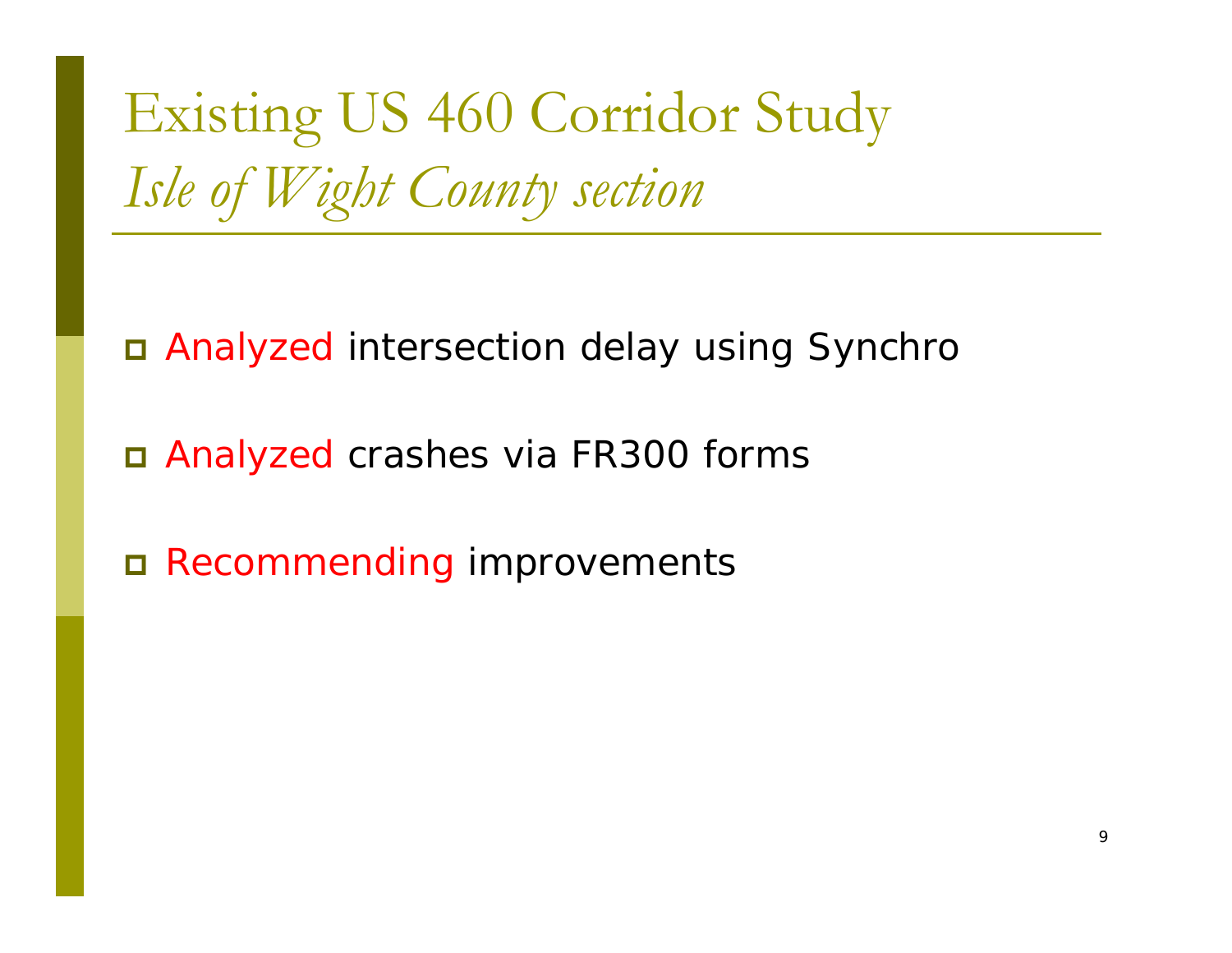#### Congestion Management Process (CMP) *2010 R p <sup>t</sup> eport*

 Calculated congestion levels on 1,500 regional roadway segments

- Identified "CMP Congested Corridors" based on congestion, safety, truck usage, etc.
- Recommended improvements to identified corridors, including operations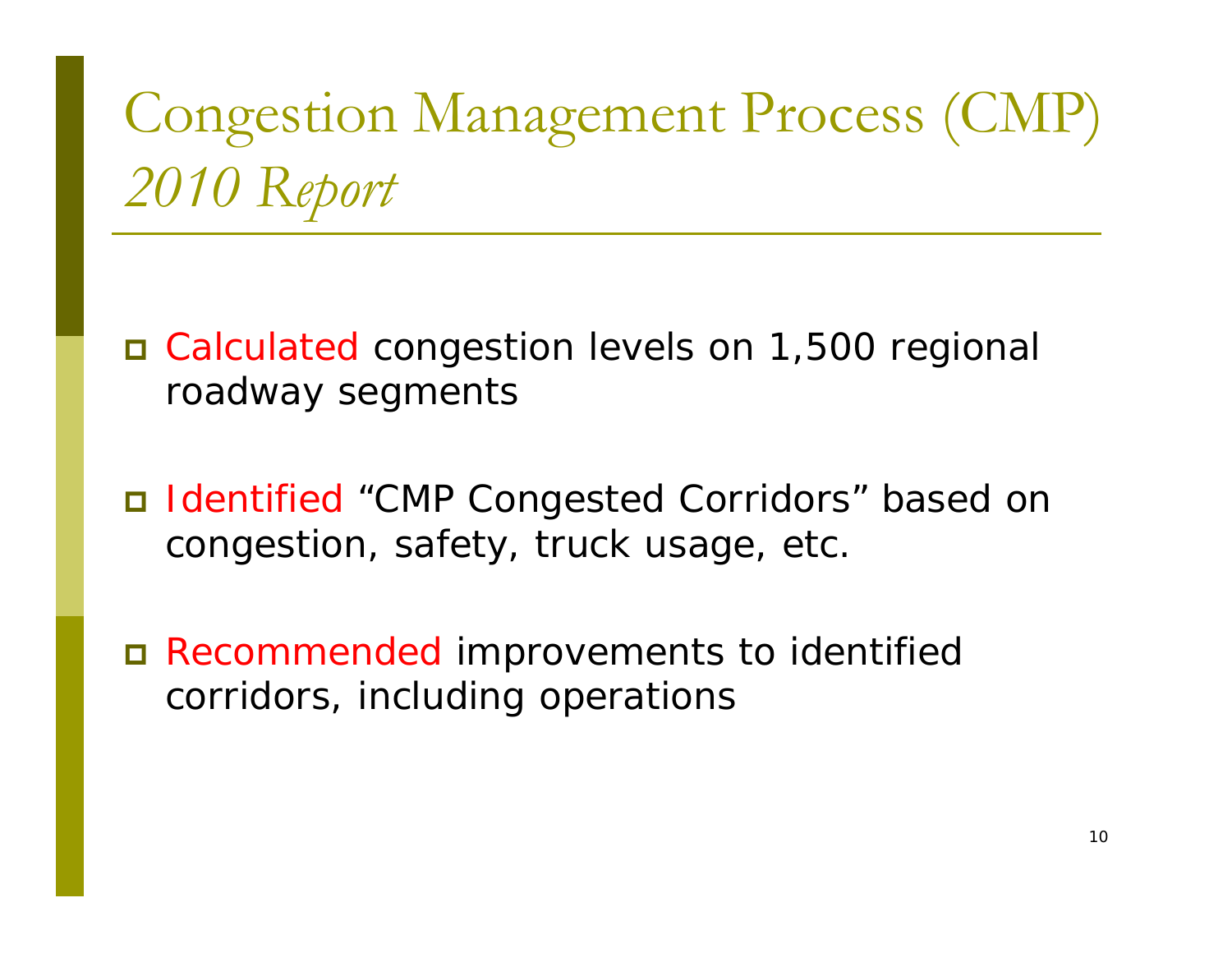## Planned FY12 HRTPO Efforts to Improve Operations and ITS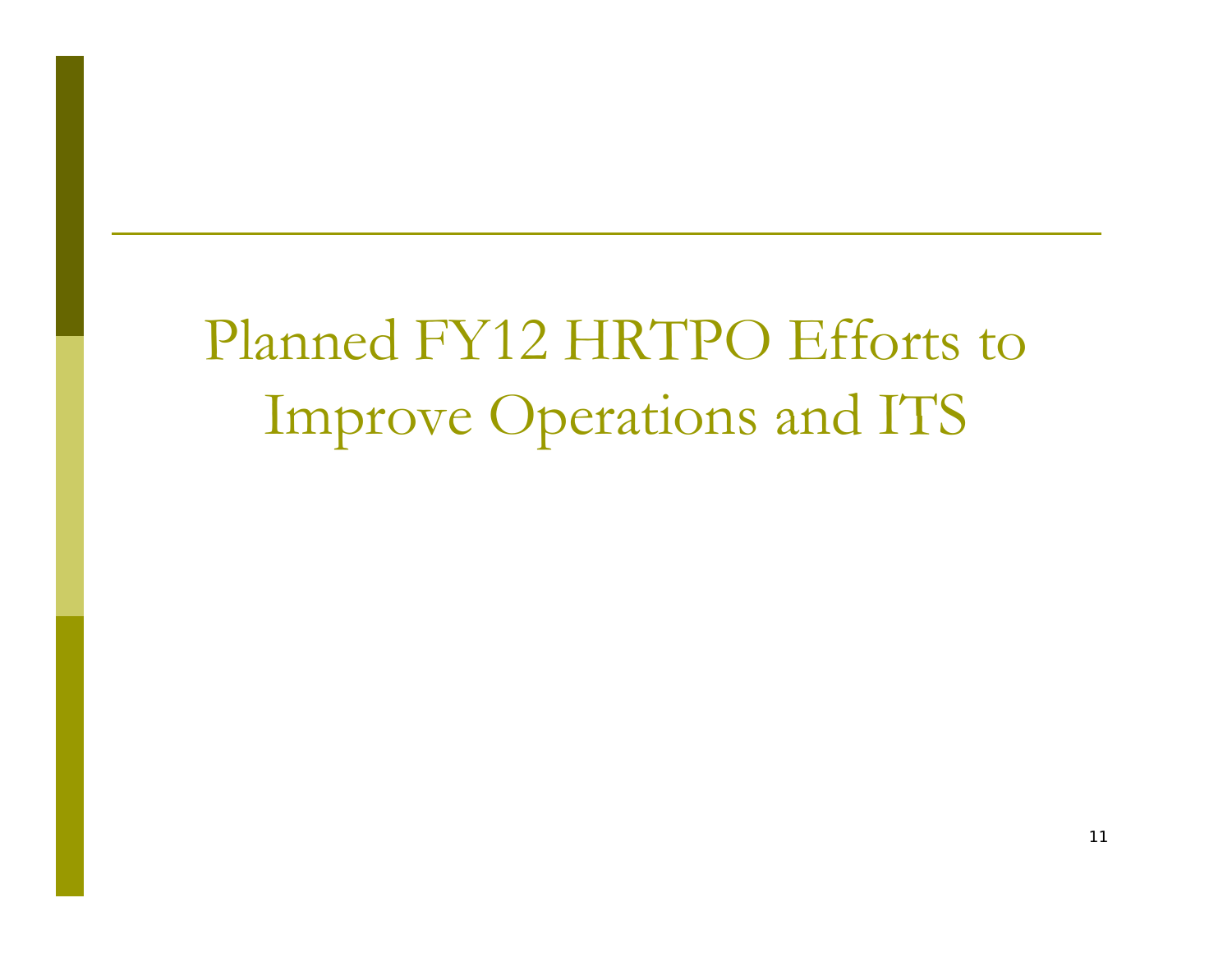## Operations Work using Existing Processes

- Assisting VDOT in updating of regional ITS architecture
- Updating regional ITS Strategic Plan **u** with aid of VDOT on-call consultant
- Prioritizing candidate CMAQ projects **n** many of which tend to be operational projects